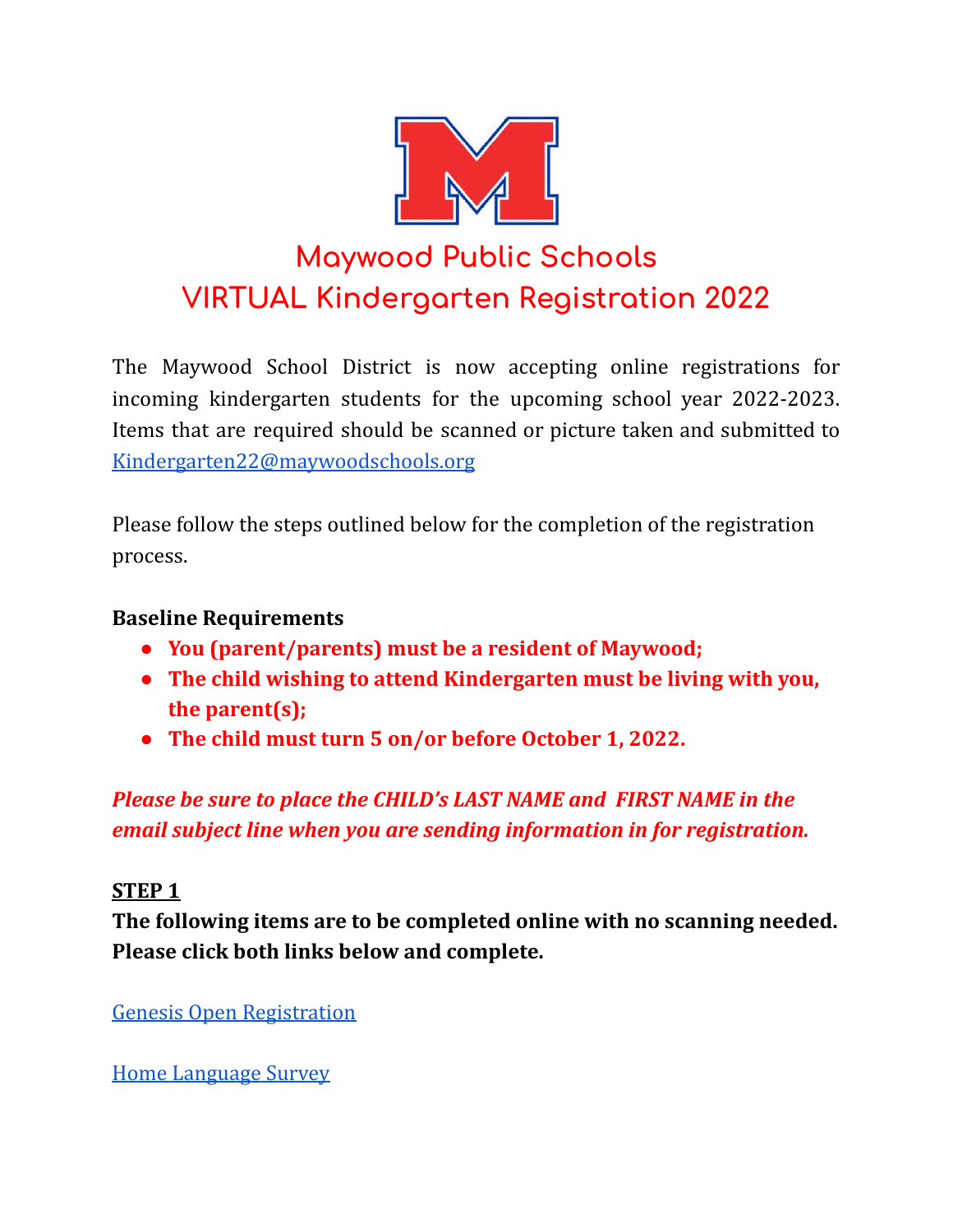#### **STEP 2**

# **The following items must be completed, scanned or taken as a picture and then emailed to Kindergarten22@maywoodschools.org**

- A copy of your child's original birth certificate or passport (Scan or take a picture and submit to Kindergarten22@maywoodschools.org)
- Four proofs of residency (Please see list below for examples of proof) (Scan or take a picture and submit to Kindergarten22@maywoodschools.org)
- One recent photo of your child (Scan or take a picture and submit to Kindergarten22@maywoodschools.org)

#### **STEP 3**

The State of New Jersey requires that every student who is admitted to public school has evidence of the necessary immunizations. State law prohibits your child from attending school until all requirements are met.

# **Before continuing with the medical forms section, please click below and read the attached memo.**

ENTRANCE [REQUIREMENTS](https://docs.google.com/document/d/1Lto4ZpCYl0fF3jqHwQPLFM4kC7a1Y_mUc3cXX8dmFzg/edit) LETTER TO PARENTS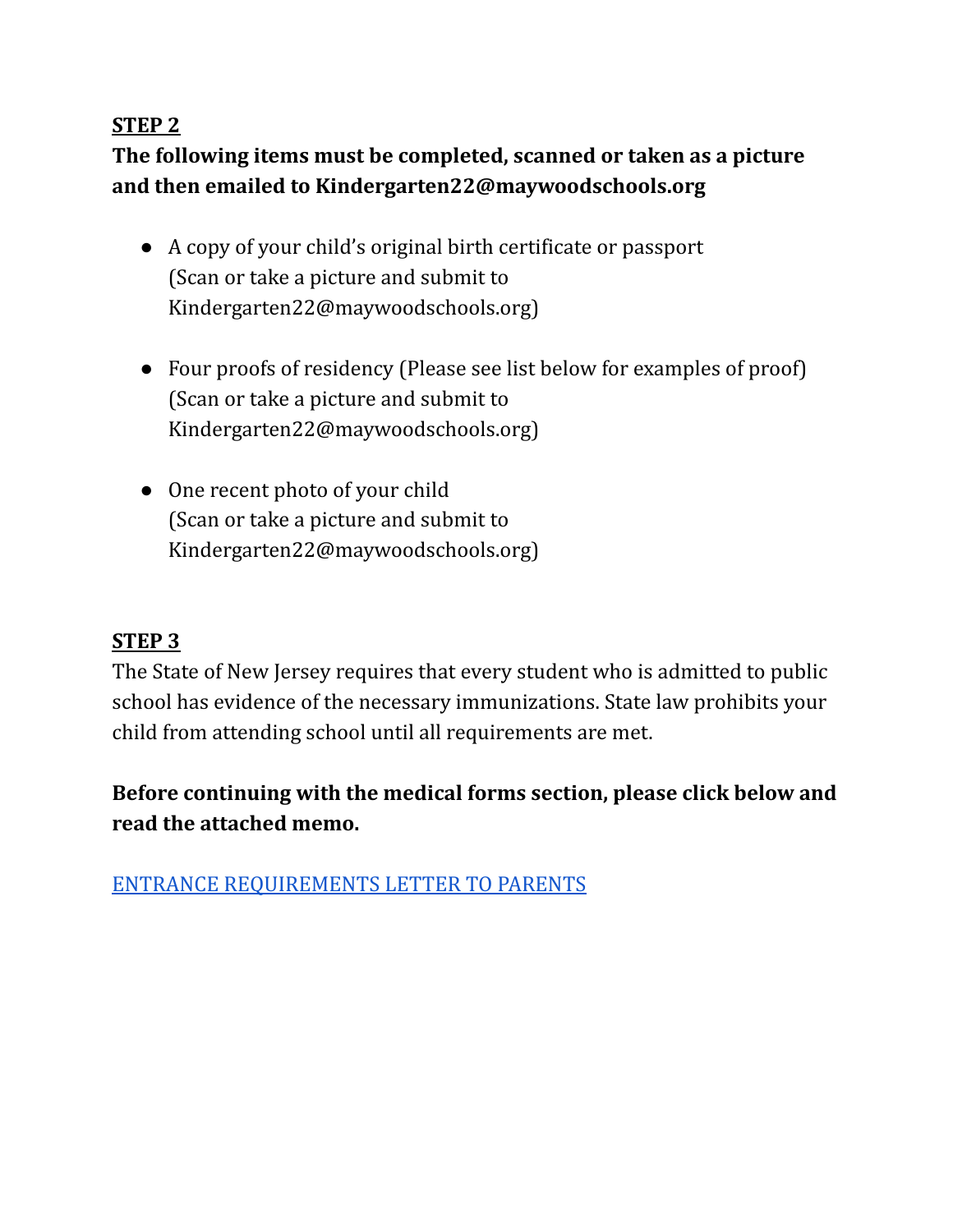#### **STEP 4**

**The following items must be printed and completed and then scanned or taken as a picture and then emailed to: Kindergarten22@maywoodschools.org**

- Immunizations Record Scan or take picture and submit to [Kindergarten22@maywoodschools.org](mailto:Kindergarten22@maywoodschools.org)
- Health History Form Click link below, complete, scan or take picture and submit to [Kindergarten22@maywoodschools.org](mailto:Kindergarten22@maywoodschools.org) Health History [Questionnaire](https://www.maywoodschools.org/cms/lib/NJ02201168/Centricity/Domain/8/Health%20History%20Questionnaire.pdf)
- Physical Examination Form Current for the upcoming school year Click the link below. Items should be printed and completed, and then scanned or picture taken and emailed to: [Kindergarten22@maywoodschools.org](mailto:Kindergarten22@maywoodschools.org) Physical [Examination](https://www.maywoodschools.org/cms/lib/NJ02201168/Centricity/shared/health%20forms/Physical%20Examination.pdf) Form
- Medical Confidentiality Form Click the link below. Items should be printed and completed, and then scanned or picture taken and emailed to [Kindergarten22@maywoodschools.org](mailto:kindergarten22@maywoodschools.org) Medical [Confidentiality](https://www.maywoodschools.org/cms/lib/NJ02201168/Centricity/Domain/8/Medical%20Confidentiality%20.pdf) Form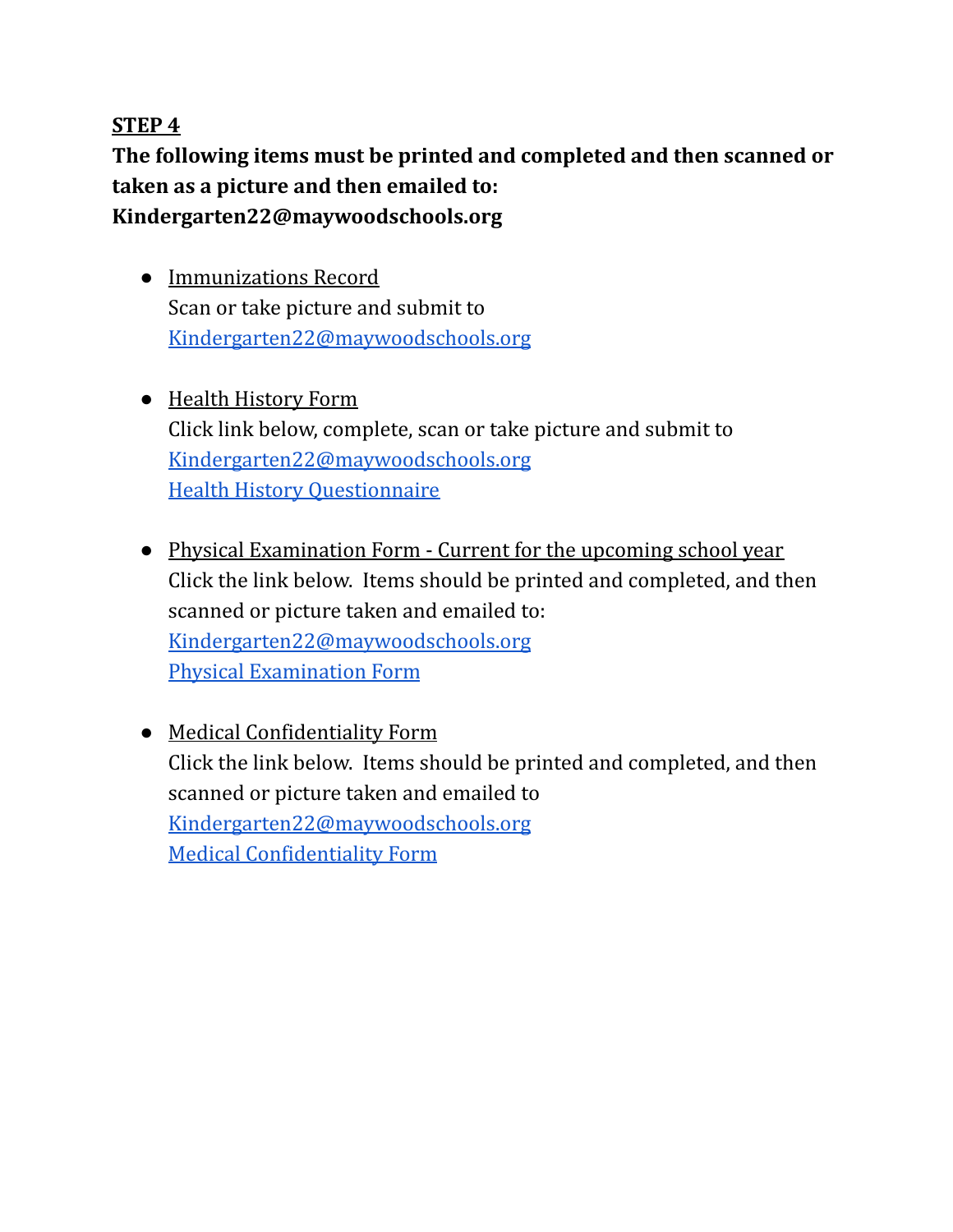## **Documents Required for Registration**

FOUR (4) proofs of residency

The proof of residency must have the last name noted on the proof. A photo ID is also required.

Homeowners must provide at least one of the items in **bold** plus 3 additional proofs.

Tenants must provide both items in **bold** plus 3 additional proofs.

## **The 4 documents must be scanned or a picture taken and emailed to Kindergarten22@maywoodschools.org**

| Homeowners                                    | <b>Tenants</b>                                                                         |
|-----------------------------------------------|----------------------------------------------------------------------------------------|
| <b>Property Tax Bill</b>                      | <b>Current Lease</b>                                                                   |
| <b>Contract of Sale</b>                       | Proof of most recent rent payment or<br><b>Notarized letter from Landlord (Form 9)</b> |
| <b>Mortgage</b>                               |                                                                                        |
| Driver's License                              | Driver's License                                                                       |
| Court Order                                   | Court Order                                                                            |
| Utility bill/ telephone/cable/<br><b>PSEG</b> | Utility bill/ telephone/cable/ PSE & G                                                 |
| Cancelled check/bank<br>statement             | Cancelled check/ bank statement                                                        |
| <b>Affidavits</b>                             | <b>Affidavits</b>                                                                      |